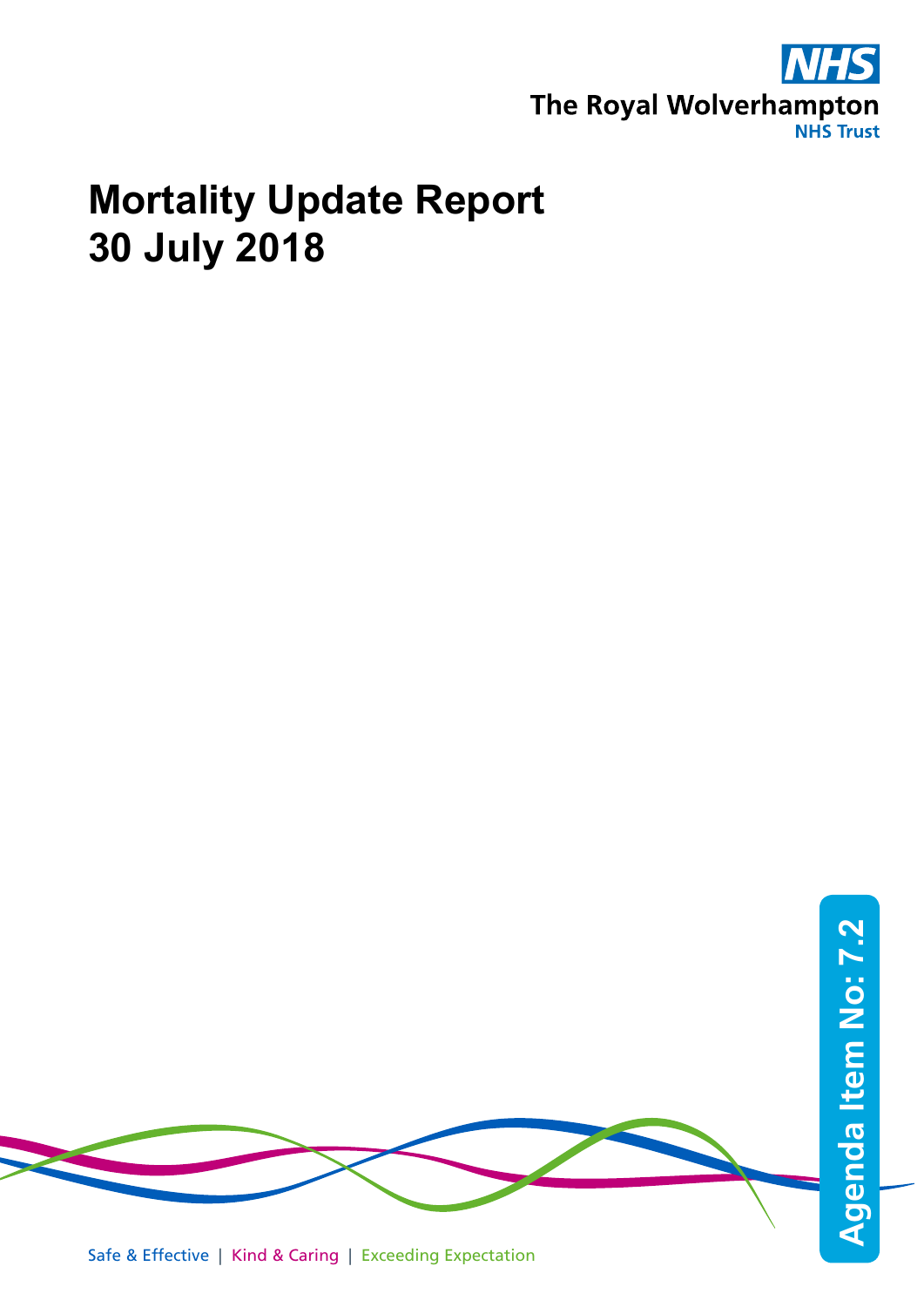The Royal Wolverhampton MHS



**NHS Trust** 

|                                    | <b>Trust Board Report</b>                                                                                                                                                                                                                                                                                                                                                                                                                              |  |  |  |  |  |
|------------------------------------|--------------------------------------------------------------------------------------------------------------------------------------------------------------------------------------------------------------------------------------------------------------------------------------------------------------------------------------------------------------------------------------------------------------------------------------------------------|--|--|--|--|--|
| <b>Meeting Date:</b>               | 30 <sup>th</sup> July 2018                                                                                                                                                                                                                                                                                                                                                                                                                             |  |  |  |  |  |
| Title:                             | <b>Mortality Update Report</b>                                                                                                                                                                                                                                                                                                                                                                                                                         |  |  |  |  |  |
| <b>Executive</b><br>Summary:       | This report presents the Trust's most recent mortality statistics (January -<br>December 2017) which confirms significant outlier status with the HSMI for<br>the time period rising to 119 (compared with 118 for October 2016 $-$<br>September 2017). The RWT expected death rate has risen slightly to 3.3%,<br>and the crude death is slightly higher at 3.9%. Notably, the total number of<br>discharges included in the SHMI has fallen further. |  |  |  |  |  |
|                                    | Work continues to review the quality of care provided to and received by<br>patients presenting to the Trust, using the Structured Judgment Review<br>(SJR) process for review of case notes of deceased patients, and a<br>programme of audit/QIP is being developed for those pathways of care for<br>diagnostic groups with elevated SMR's.                                                                                                         |  |  |  |  |  |
|                                    | The Learning From Deaths policy (OP87) is embedded across Directorates<br>and Divisions with monitoring of compliance at Directorate and Divisional<br>level, with overview by the Mortality Review Group and Trust Committee<br>structure. There are some challenges with completing the case note reviews<br>due to numbers and time commitment, which are being managed (whereby<br>resource is currently being identified to address)              |  |  |  |  |  |
|                                    | Work also continues to ensure that data capture for inpatient spells (elective<br>and non-elective) is as complete and accurate as possible.                                                                                                                                                                                                                                                                                                           |  |  |  |  |  |
|                                    | The Trust is currently in the process of implementing the Medical Examiner<br>role to further strengthen and enhance the scrutiny of deaths/mortality in the<br>organisation with posts currently being out to advert.                                                                                                                                                                                                                                 |  |  |  |  |  |
|                                    | RWT has a high percentage of in-hospital deaths for the local health<br>economy, compared with the national mean. End of life care, and pathways<br>supporting palliation in the community and primary care are to be<br>strengthened to enhance patient experience, and to ensure patient and<br>family requests/expectations of "place of death" are respected and achieved.                                                                         |  |  |  |  |  |
| <b>Action</b><br><b>Requested:</b> | Receive and note                                                                                                                                                                                                                                                                                                                                                                                                                                       |  |  |  |  |  |
| For the attention<br>of the Board  | To note the further rise in the SHMI, the slight rise in total deaths during the<br>time period in question, and the reduction in ordinary admissions<br>(discharges).                                                                                                                                                                                                                                                                                 |  |  |  |  |  |
| <b>Assure</b>                      | The Board has previously been reassured through data analysis that the<br>increased SHMI is not an indicator of avoidable mortality or quality of care.<br>However, work continues to review and, where possible, enhance quality of<br>care provision across admission pathways with elevated SMR's.<br>Work also continues to address coding & data capture with respect to<br>accuracy and completeness prior to submission of data.                |  |  |  |  |  |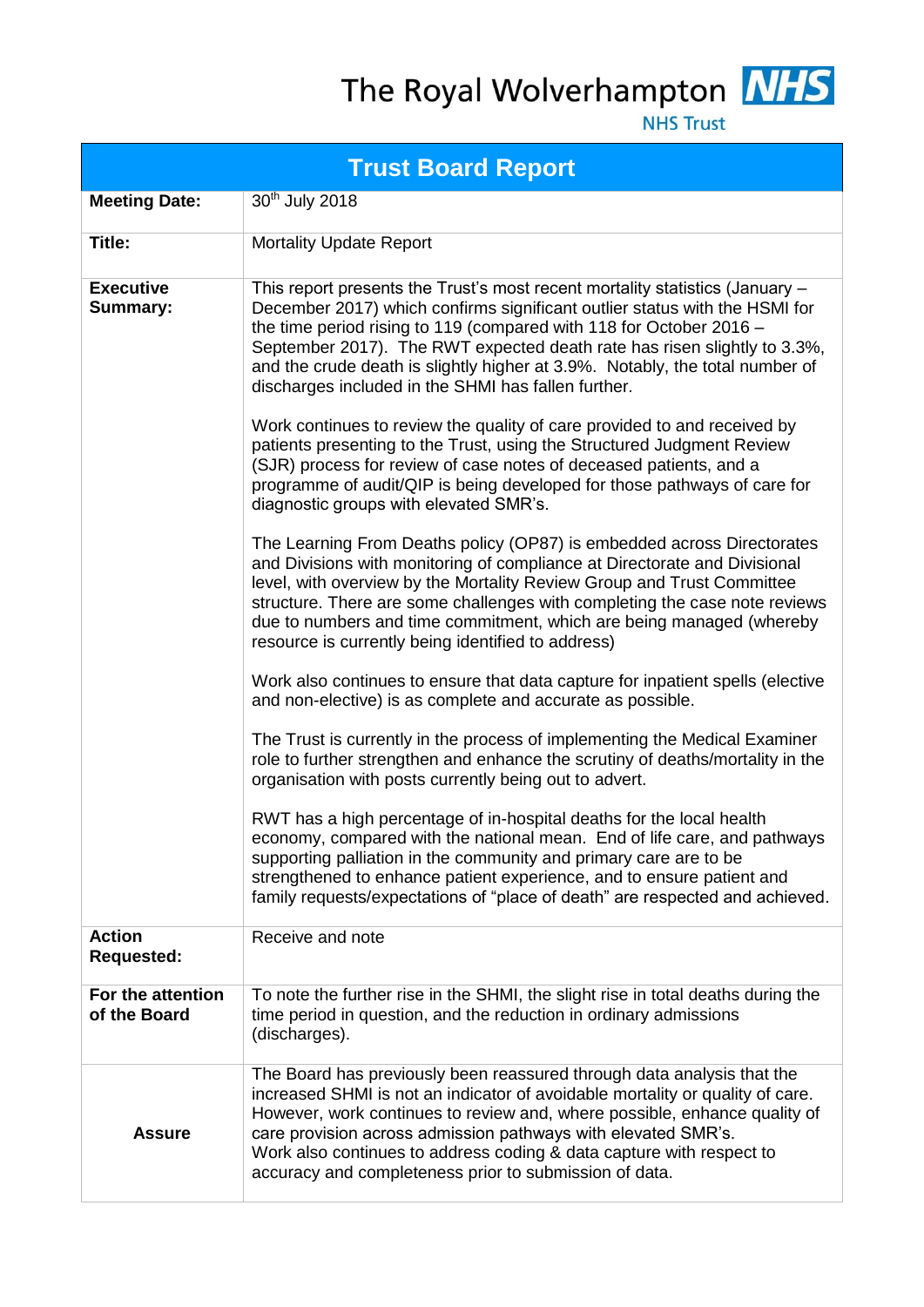| <b>Advise</b>                                                              | Raised SMR's can impact on a Trust's reputation. RWT's elevated SHMI is<br>a focus of external scrutiny with assurance being requested and provided<br>regarding the work undertaken, as described above and in this report.<br>It has been agreed that the elevated SHMI should be placed on the Trust<br><b>BAF</b>                                                                                                                                                                                                                                                                                                                                                                             |
|----------------------------------------------------------------------------|---------------------------------------------------------------------------------------------------------------------------------------------------------------------------------------------------------------------------------------------------------------------------------------------------------------------------------------------------------------------------------------------------------------------------------------------------------------------------------------------------------------------------------------------------------------------------------------------------------------------------------------------------------------------------------------------------|
| <b>Alert</b>                                                               | Diagnostic groups with elevated SMRs currently under review are as follows:<br>Acute Cerebrovascular Accident<br><b>Aspiration Pneumonitis</b><br>Congestive Heart failure<br>Pneumonia<br><b>Acute Bronchitis</b><br><b>Biliary Tract disease</b><br>Skin and Subcutaneous infections<br>Fluid & Electrolyte disorders<br>Other Connective tissue disease<br>Oesophageal disorders<br><b>Chronic Ulcer of the Skin</b><br><b>Other Endocrine disorders</b><br><b>Chronic Renal failure</b>                                                                                                                                                                                                       |
| <b>Author + Contact</b>                                                    | Dr Jonathan Odum - Medical Director                                                                                                                                                                                                                                                                                                                                                                                                                                                                                                                                                                                                                                                               |
| Details:<br><b>Links to Trust</b><br><b>Strategic</b><br><b>Objectives</b> | 01902 695958 E-mail: jonathan.odum@nhs.net<br>1. Create a culture of compassion, safety and quality<br>2. Proactively seek opportunities to develop our services<br>3. To have an effective and well integrated local health and care system that operates<br>efficiently<br>6. Be in the top 25% of all key performance indicators                                                                                                                                                                                                                                                                                                                                                               |
| <b>Resource</b><br>Implications:                                           | Revenue:<br>Capital:<br>Workforce:<br>Funding Source:                                                                                                                                                                                                                                                                                                                                                                                                                                                                                                                                                                                                                                             |
| <b>CQC Domains</b>                                                         | <b>Safe:</b> patients, staff and the public are protected from abuse and avoidable harm.<br><b>Effective:</b> care, treatment and support achieves good outcomes, helping people maintain<br>quality of life and is based on the best available evidence.<br><b>Caring:</b> staff involve and treat everyone with compassion, kindness, dignity and respect.<br>Responsive: services are organised so that they meet people's needs.<br>Well-led: the leadership, management and governance of the organisation make sure it's<br>providing high-quality care that's based around individual needs, that it encourages learning<br>and innovation, and that it promotes an open and fair culture. |
| <b>Equality and</b><br><b>Diversity Impact</b>                             | N/A                                                                                                                                                                                                                                                                                                                                                                                                                                                                                                                                                                                                                                                                                               |
| <b>Risks: BAF/TRR</b>                                                      | 4734                                                                                                                                                                                                                                                                                                                                                                                                                                                                                                                                                                                                                                                                                              |
| <b>Risk: Appetite</b>                                                      | The elevated SHMI to be placed on the Trust's BAF.                                                                                                                                                                                                                                                                                                                                                                                                                                                                                                                                                                                                                                                |
| <b>Public or Private:</b>                                                  | Public                                                                                                                                                                                                                                                                                                                                                                                                                                                                                                                                                                                                                                                                                            |
| <b>Other formal</b><br>bodies involved:                                    | Mortality Review Group/Compliance Oversight Group/Quality Standards<br>Improvement Group/Quality Governance Assurance Committee/Trust<br><b>Management Committee</b>                                                                                                                                                                                                                                                                                                                                                                                                                                                                                                                              |
| <b>References</b>                                                          |                                                                                                                                                                                                                                                                                                                                                                                                                                                                                                                                                                                                                                                                                                   |
| <b>NHS</b><br><b>Constitution:</b>                                         | In determining this matter, the Board should have regard to the Core<br>principles contained in the Constitution of:<br>Equality of treatment and access to services<br>High standards of excellence and professionalism<br>Service user preferences<br>Cross community working<br><b>Best Value</b><br>Accountability through local influence and scrutiny                                                                                                                                                                                                                                                                                                                                       |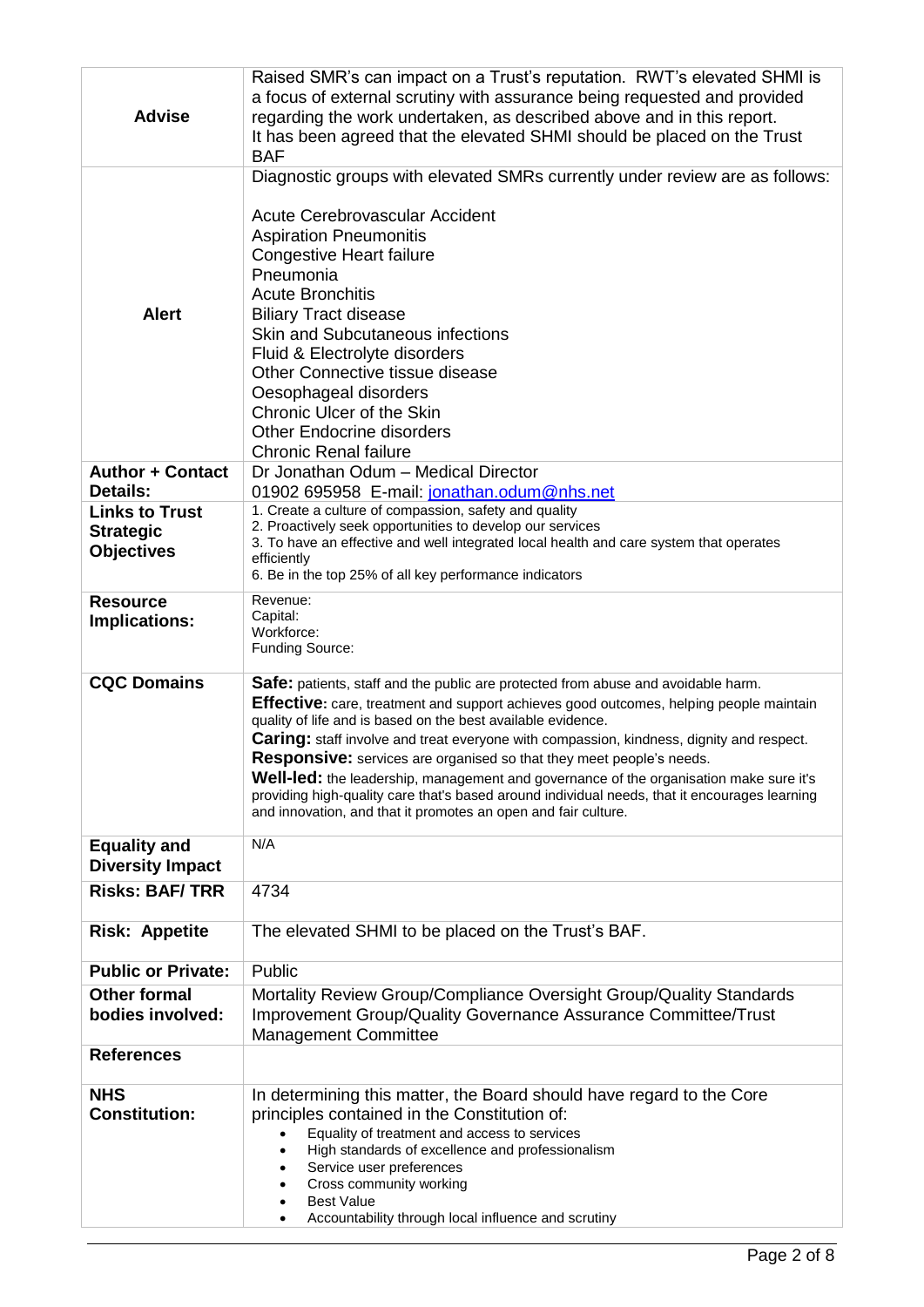# **Report Details**

# **1. Standardised Mortality Rates**

The Summary Hospital-level Mortality Indicator (SHMI) reported for England for RWT (January – December 2017) was 1.19 and is higher than expected.

The funnel plot (Figure 1) presents the RWT position in relation to other Trusts in England.

# **Figure 1**



The difference in trends when comparing RWT data with the England data continues to increase. Table 1 presents the RWT statistics and relates this to the data for England. As can be seen, there has been a slight increase in the RWT crude death percentage, and also a small increase in the expected death percentage, but a further significant fall in the number of RWT discharges included in the SHMI which has a further impact on the RWT expected death rate

#### **Table 1**

| <b>Reporting</b><br>Period | <b>SHMI</b><br><b>RWT</b> | <b>RWT</b><br><b>Crude</b><br>Death<br>% | <b>RWT</b><br><b>Expected</b><br>Death % | <b>England</b><br><b>Crude</b><br>death<br>% | <b>RWT No.</b><br>discharges<br>included<br>in SHMI | <b>RWT</b><br>No.<br><b>Deaths</b><br><b>SHMI</b> | <b>RWT No.</b><br>expected<br>deaths<br><b>SHMI</b> | <b>England</b><br>No.<br>discharges<br>included<br>in SHMI | <b>England</b><br>no.<br>observed/<br>expected<br>deaths |
|----------------------------|---------------------------|------------------------------------------|------------------------------------------|----------------------------------------------|-----------------------------------------------------|---------------------------------------------------|-----------------------------------------------------|------------------------------------------------------------|----------------------------------------------------------|
| Apr14-Mar15                | 99                        | 3.6%                                     | 3.6%                                     | 3.3%                                         | 66,813                                              | 2,372                                             | 2,394                                               | 8,732,830                                                  | 286,629                                                  |
| Apr15-Mar16                | 106                       | 3.6%                                     | 3.4%                                     | 3.2%                                         | 69,540                                              | 2,528                                             | 2,384                                               | 8,825,694                                                  | 282,723                                                  |
| Apr16-Mar17                | 115                       | 3.7%                                     | 3.2%                                     | 3.3%                                         | 69,524                                              | 2,572                                             | 2,235                                               | 8,908,215                                                  | 293,623                                                  |
| Jul16-Jun17                | 116                       | 3.7%                                     | 3.2%                                     | 3.3%                                         | 68,784                                              | 2,566                                             | 2,204                                               | 8,915,877                                                  | 292,307                                                  |
| Oct16-Sep17                | 118                       | 3.8%                                     | 3.2%                                     | 3.3%                                         | 68,636                                              | 2,599                                             | 2,194                                               | 8,933,241                                                  | 292,595                                                  |
| Jan17-Dec17                | 119                       | 3.9%                                     | 3.3%                                     | 3.3%                                         | 67,425                                              | 2,623                                             | 2,195                                               | 8,744,518                                                  | 292,193                                                  |
|                            |                           |                                          |                                          |                                              |                                                     |                                                   |                                                     |                                                            |                                                          |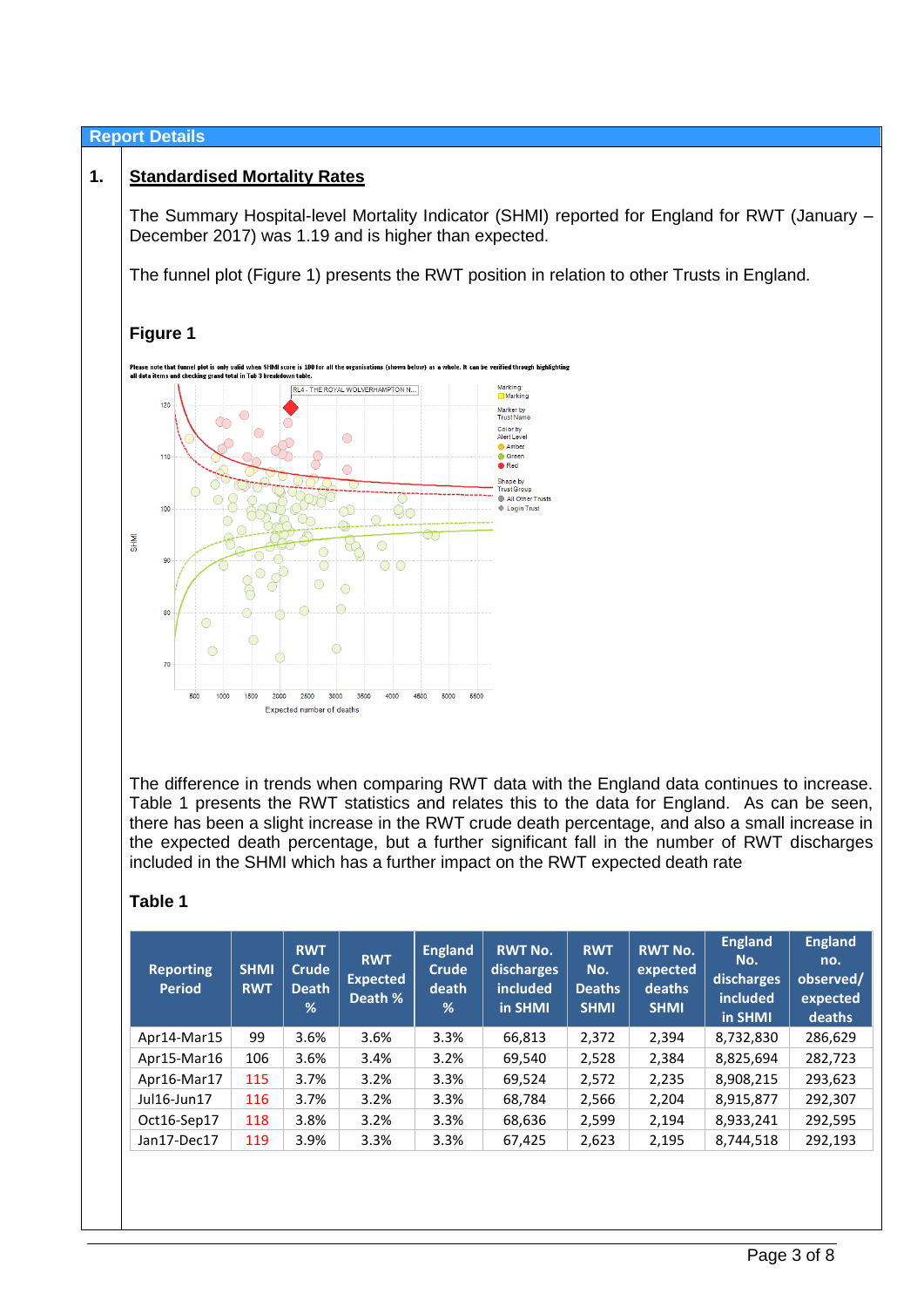The expected mortality at RWT remains lower than in 2014/15 and is at the same as the national crude mortality rate, which for RWT which does not reflect the local population treated at the Trust with its high deprivation/co-morbidities.The RWT number of expected deaths, remains the same as the previous reporting time period (October 2016 – September 2017), but has progressively fallen since 2014/2015.

It should also be noted that the SHMI does not take into account acuity/severity of illness in its' calculation of the relative risk of death for individual cases.

The data presented confirms and extends the information provided in the April (and previous)Trust Board report, with a slight increase in the number of deaths and a decline in the number of ordinary discharges to its lowest from 2014/15.

Figure 2 shows the expected mortality trends (RWT and England), and as can be seen the expected mortality continues to decline at RWT and is significantly below the expected mortality position for England.



**Figure 2**

Figure 3 shows the increase in SHMI from 2014 through to 2017. The increase in SHMI has largely occurred from October 2015 onwards, commensurate with the opening of the new Urgent & Emergency Care Centre, with the new pathways of assessment and admission.

**Figure 3**

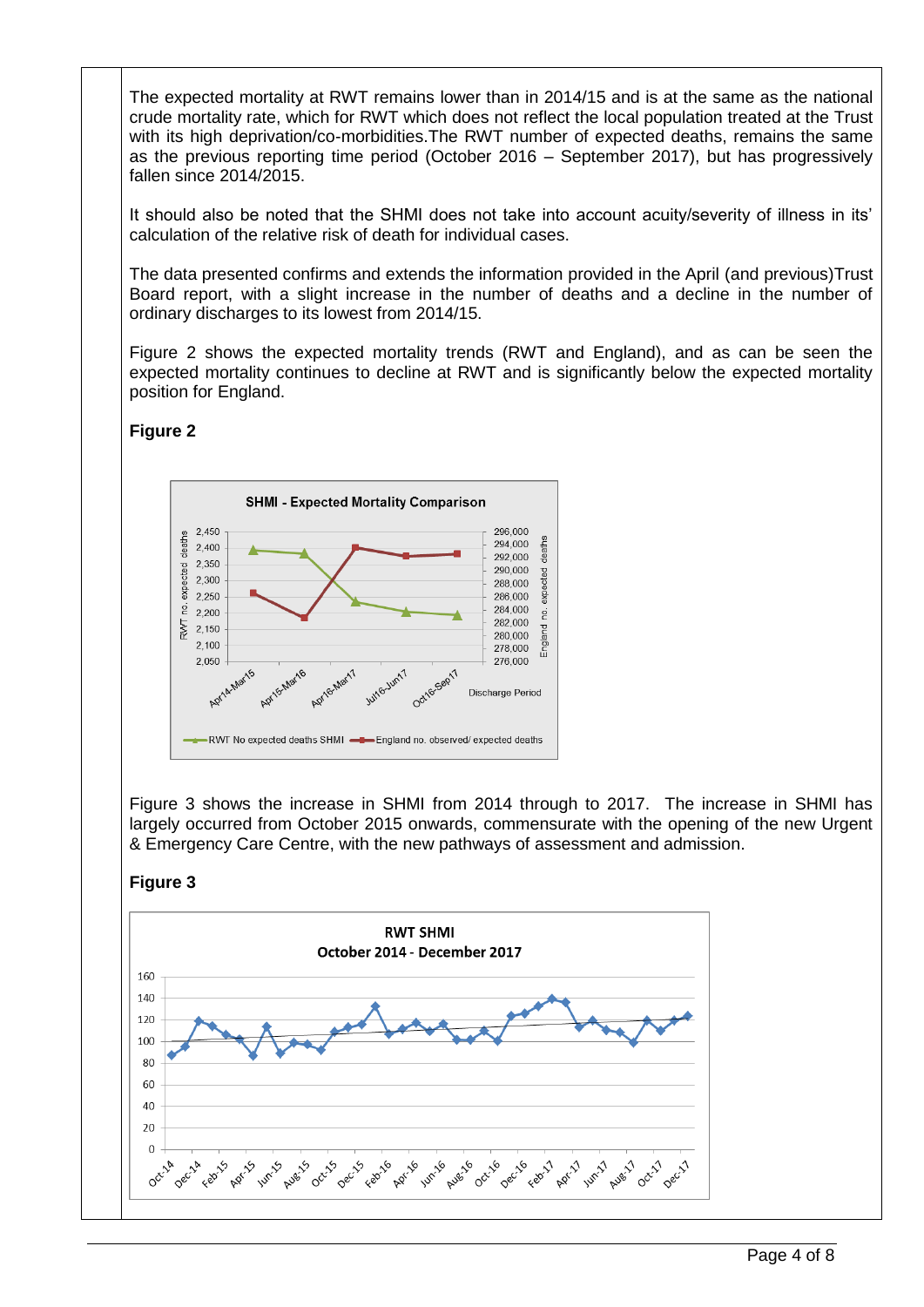# **2. Update on the National Guidance on Learning From Deaths**

Compliance with the Mortality Policy (OP87) continues to be monitored through the Mortality Review Group.

The Structured Judgement Review (SJR) training has now been rolled out across RWT and, at present, all deaths undergo a case record review using SJR stage 1 process. As of July 2018, 70% of deaths have been reviewed. Cases identified as receiving poor/very poor care are escalated to a Stage 2 SJR, which is a more detailed assessment undertaken by 2 Reviewers independently, assessing quality of care in more detail. Cases triggering an SJR 2 are allocated within one month of trigger, and, at present, completion rate is 41%. Following completion of the SJR 2, cases are referred back to the Directorate for discussion at their MDT, and the learning from the deaths is then completed and actioned within the Directorates/Divisions. Deaths reviewed through the SJR Stage 2 process have an assessment of avoidability, as part of the review. Outcomes related to avoidability identified in cases noted via the Trusts mortality review group in July were: Communication regards End of Life pathway, Consent, MCA knowledge and implementation, Sepsis treatment initiation, overall contemporaneous documentation.

Deaths undergoing the initial SJR Stage 1 process which identifies significant omissions in care, are directly escalated to Serious Incident status, and will undergo a formal RCA. All deaths undergoing formal RCA (irrespective of how they are identified) will have avoidability of death as one of the outcomes of the investigation process.

The avoidable deaths index/number is presented in the IQPR, and avoidability is assessed is assessed at the time of completion of the RCA for a SUI, or at the SJR Stage 2 review.

As note in the introduction, the time commitment to undertaking the SJR reviews is considerable and it is a challenge across the directorates and Trust to comply with the timescales set out in OP87. This issue is being actively managed and should be helped significantly by the introduction of the Medical Examiner role (see below).

# **3. Medical Examiner Role**

The introduction of the Medical Examiner role across England has been "in development" for some years, and was initially a recommendation following the Shipman Enquiry, and more recently the Francis Enquiry.

RWT is in the process of implementing the Medical Examiner role, and is currently out to advert, requesting applications from Consultants and other medical staff, registered for a minimum of 5 years to undertake the role. It is expected that a number of medical staff will be required to work as a team supporting this role, with the number of sessions of time required being between 12-16 PA's (in total).

Medical Examiners will work alongside the staff in the Bereavement Office, and will undertake an initial review of all deaths in the organisation. Any issues of concern will be formally escalated, with the opportunity to discuss deaths individually with the Coroner's Office and/or escalate issues of care either to a SJR process directly or alternatively, for investigation through the Serious Incident process. Medical Examiners will review and confirm the entry to be made on the death certificate, and also provide an opportunity to liaise with families and address and explore any concerns with care that may be expressed. All deaths will be reviewed, including those that would be expected to be formally escalated to the SJR process, including deaths for patients with learning disability, mental health issues, elective/unexpected deaths, etc.

This development will be a significant factor in improving the management of deaths for the organisation.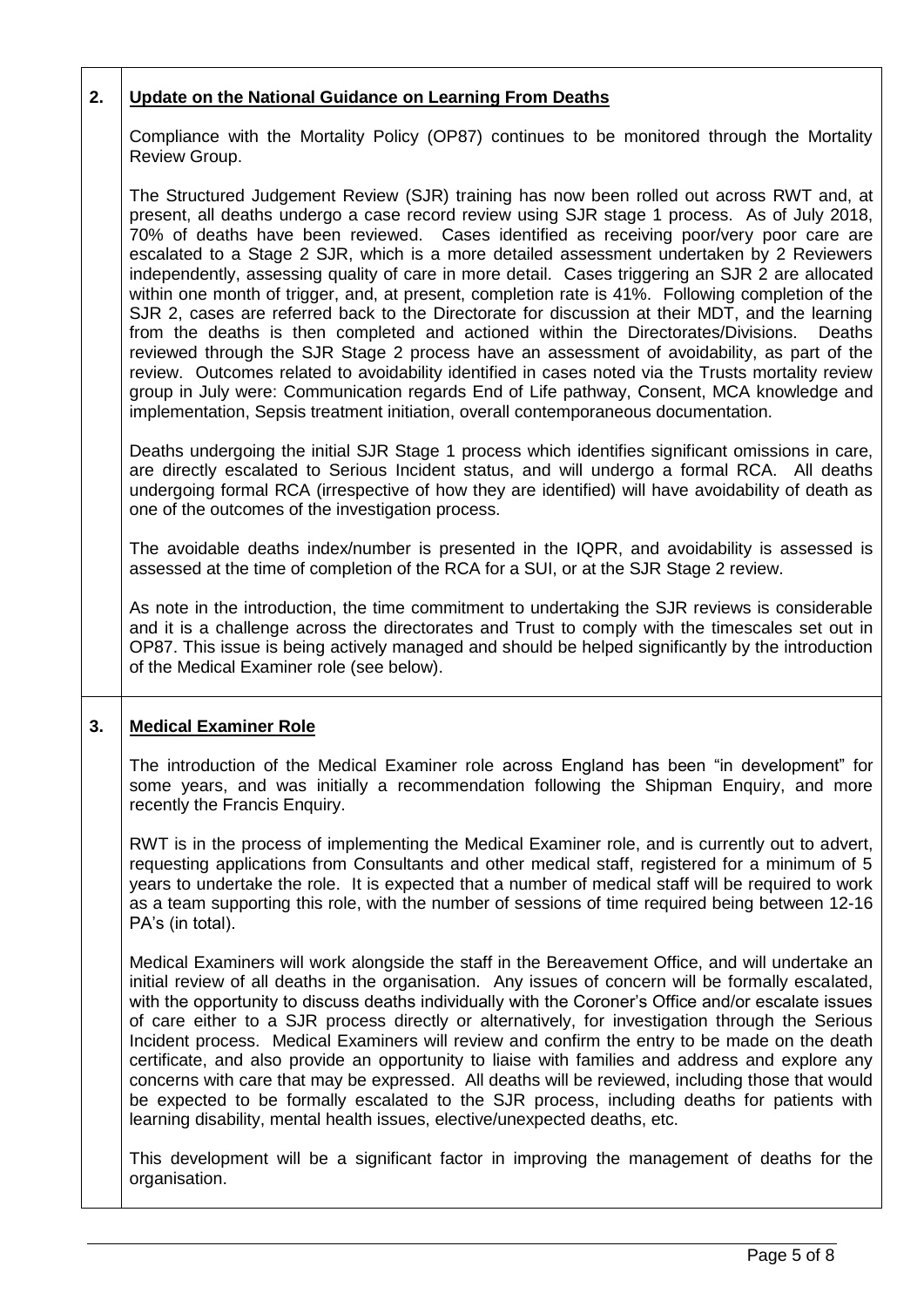| 4. | <b>Monitoring of Diagnostic Groups with Elevated SHMI/HSMR</b>                                                                                                                                                                                                                                                                                                                                                                                                                                                                                          |                                                                                      |  |  |  |  |  |  |  |  |
|----|---------------------------------------------------------------------------------------------------------------------------------------------------------------------------------------------------------------------------------------------------------------------------------------------------------------------------------------------------------------------------------------------------------------------------------------------------------------------------------------------------------------------------------------------------------|--------------------------------------------------------------------------------------|--|--|--|--|--|--|--|--|
|    | Those Diagnostic Groups (below) with significantly elevated SMR's are formally audited by case<br>note review, to assess overall quality of care, review of any omissions in care and to assess<br>whether or not a death may be potentially avoidable. These reviews are undertaken by specialists<br>in the diseased category. A coding review of primary and secondary diagnoses is also<br>undertaken.                                                                                                                                              |                                                                                      |  |  |  |  |  |  |  |  |
|    | The following Diagnostic Groups are currently subject to this process:                                                                                                                                                                                                                                                                                                                                                                                                                                                                                  |                                                                                      |  |  |  |  |  |  |  |  |
|    | Pneumonia; Chronic Bronchitis, Acute Kidney Injury/ Fluid & Electrolyte Disorders; Cerebral<br>Vascular Disease (Stroke); Sepsis.                                                                                                                                                                                                                                                                                                                                                                                                                       |                                                                                      |  |  |  |  |  |  |  |  |
|    | Please note audits of compliance with the Sepsis pathways across the organisation have been<br>undertaken, under the auspice of the Sepsis Leads and the Deteriorating Patient Group, as a<br>separate exercise.                                                                                                                                                                                                                                                                                                                                        |                                                                                      |  |  |  |  |  |  |  |  |
|    | In addition, all the above Diagnostic Groups will have the admission pathways of care formally<br>audited through the Clinical Excellence Group, with quality improvement programmes<br>implemented, dependent upon the outcome of the audit. This will be an ongoing QIP across the<br>pathways of care in the organisation.                                                                                                                                                                                                                           |                                                                                      |  |  |  |  |  |  |  |  |
| 5. | <b>Clinical Coding &amp; Finished Consultant Episodes (FCE's)</b>                                                                                                                                                                                                                                                                                                                                                                                                                                                                                       |                                                                                      |  |  |  |  |  |  |  |  |
|    | The Head of Clinical Coding is providing educational updates across all the clinical directorates,<br>with a particular focus on the medical directorates, to ensure clinical documentation is as complete<br>as possible, to enable primary and secondary diagnosis to be captured accurately, along with all<br>relevant co-morbidities (depth of coding).                                                                                                                                                                                            |                                                                                      |  |  |  |  |  |  |  |  |
|    | With the new pathways of care introduced following the opening of the UECC in November 2015,<br>Consultant designation of admitted medical patients has now been changed, such that the initial<br>FCE will be for the duration of stay on the Acute Medical Unit, and the second Consultant<br>attribution (second FCE) following transfer to the specialty Ward. This will appropriately limit the<br>number of FCE's and enable Clinical Coders to extract the required clinical information more<br>appropriately for submission of data centrally. |                                                                                      |  |  |  |  |  |  |  |  |
|    | Figure 4 demonstrates the reduction in FCE's graphically, as of May 2018.<br>Figure 4                                                                                                                                                                                                                                                                                                                                                                                                                                                                   |                                                                                      |  |  |  |  |  |  |  |  |
|    |                                                                                                                                                                                                                                                                                                                                                                                                                                                                                                                                                         | Count of CARESPELL Sum of FCE Count                                                  |  |  |  |  |  |  |  |  |
|    | Count of CARESPELL Sum of FCE Count<br>2017-18                                                                                                                                                                                                                                                                                                                                                                                                                                                                                                          | 2018-19                                                                              |  |  |  |  |  |  |  |  |
|    | 20000<br>15000                                                                                                                                                                                                                                                                                                                                                                                                                                                                                                                                          | 20000<br>15000                                                                       |  |  |  |  |  |  |  |  |
|    | 10000<br>Values<br>Count of CARESPELL<br>5000                                                                                                                                                                                                                                                                                                                                                                                                                                                                                                           | Values<br>10000<br>Count of CARESPELL                                                |  |  |  |  |  |  |  |  |
|    | Sum of FCE Count<br>o<br>Dec<br>Sep<br><b>Sel</b><br>$\mathbf{f}\mathbf{e}\mathbf{b}$<br>Aug<br>$\frac{8}{2}$<br>đ<br>Ε                                                                                                                                                                                                                                                                                                                                                                                                                                 | 5000<br>Sum of FCE Count<br>о                                                        |  |  |  |  |  |  |  |  |
|    | å<br>Šπ<br>λg<br>문<br>2018<br>2017                                                                                                                                                                                                                                                                                                                                                                                                                                                                                                                      | Jun<br>Apr<br>May<br>2018                                                            |  |  |  |  |  |  |  |  |
|    | Years $\blacktriangledown$ Months $\blacktriangledown$ ADM_DATE $\blacktriangledown$                                                                                                                                                                                                                                                                                                                                                                                                                                                                    | Years $\blacktriangledown$ Months $\blacktriangledown$ ADM_DATE $\blacktriangledown$ |  |  |  |  |  |  |  |  |
|    |                                                                                                                                                                                                                                                                                                                                                                                                                                                                                                                                                         |                                                                                      |  |  |  |  |  |  |  |  |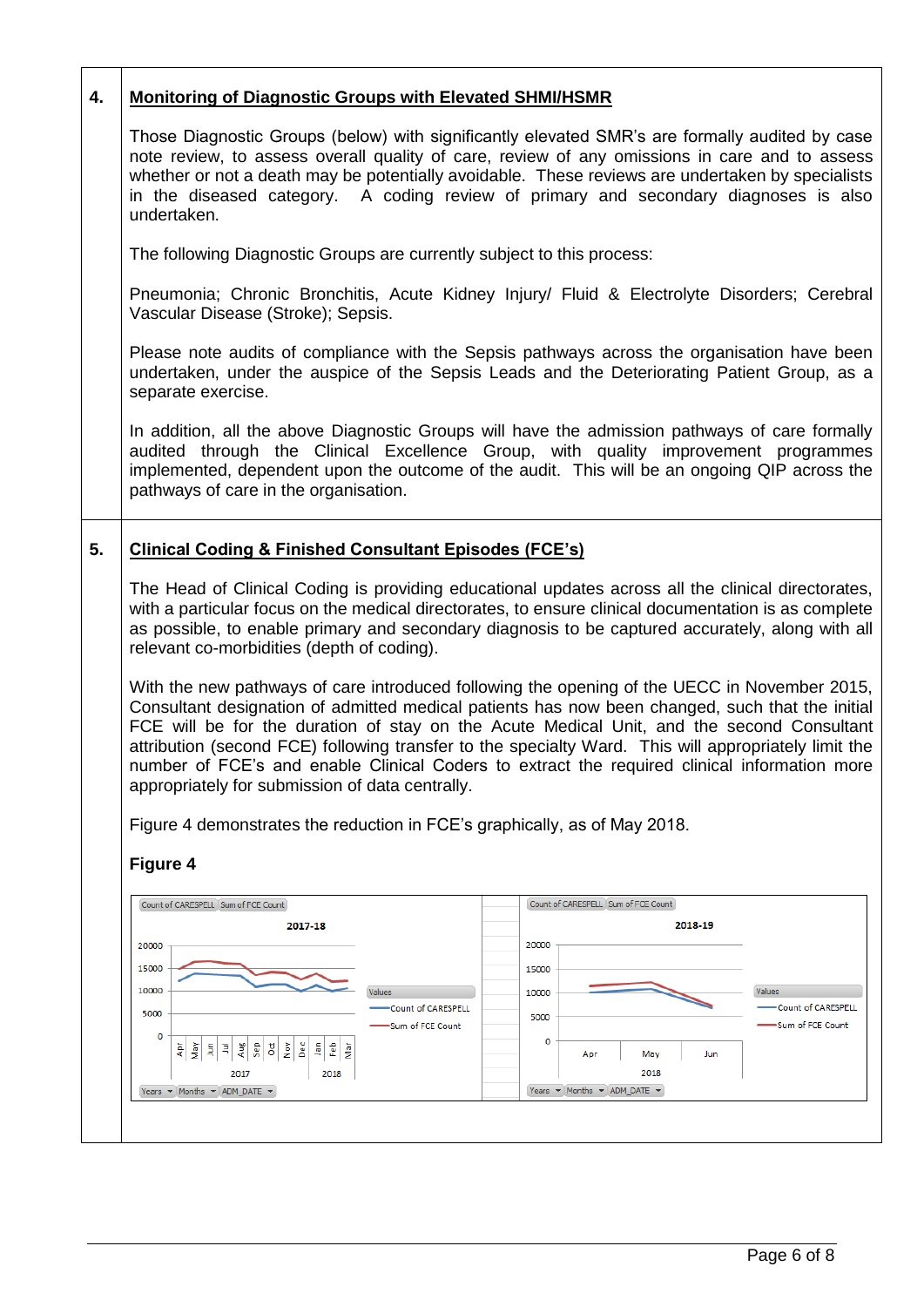# **6. Wolverhampton Mortality reduction Group and End of Life/Palliative Care Pathways**

red with benchmark © Better ● Similar ● Worse ● Lower ● Similar ● Higher ● Not Comp

A city wide group (Wolverhampton Mortality Reduction Group) has been set up to oversee and review mortality related issues and statistics across the health economy. This group is multidisciplinary and will be chaired by the CCG Chairman.

A significant agenda item is reviewing the End of Life/Palliative Care pathways across the city to ensure that a comprehensive structure is in place to facilitate end of life/palliative care patients having their clinical needs met whilst remaining at home or in the community, without having to inappropriately be transferred to the Acute Trust for ongoing management when this is not necessary. The intention is that patients will be managed in the community and only transferred up to RWT when their clinical condition mandates/requires this. Implementing this structure and then supporting pathways of care will be a significant improvement for end of life experience for both patients and family. At present, Wolverhampton Health Economy has a higher in-hospital deaths percentage compared with the English mean (Figures 5 & 6).

# **Figure 5**

|                                                                 | Period | <b>Wolves</b> |                           |         | <b>Region England</b> |       | <b>England</b>          |       |           |                                |  |
|-----------------------------------------------------------------|--------|---------------|---------------------------|---------|-----------------------|-------|-------------------------|-------|-----------|--------------------------------|--|
| Indicator                                                       |        | <b>Trend</b>  | <b>Recent Count Value</b> |         | Value                 | Value | <b>Worst/</b><br>Lowest | Range |           | <b>Best/</b><br><b>Highest</b> |  |
| Hospital deaths (%), Persons, Aged 0 - 64<br>years.             | 2016   | ı             | 267                       | 56.3%   | 48.4%                 | 45.6% | 32.1%                   |       | $\bigcap$ | 60.3%                          |  |
| Hospital deaths (%), Persons, Aged 65 - 74<br>years.            | 2016   | ı             | 228                       | 54.0%   | 50.6%                 | 49.2% | 35.2%                   |       |           | 64.5%                          |  |
| Hospital deaths (%), Persons, Aged 75 - 84<br>years.            | 2016   | ı             | 382                       | 53.9%   | 53.1%                 | 50.5% | 40.6%                   |       |           | 67.4%                          |  |
| Hospital deaths (%), Persons, Aged 85<br>years and over.        | 2016   | ı             | 472                       | 48.9%   | 46.3%                 | 43.8% | 29.8%                   |       |           | 66.3%                          |  |
| Hospital deaths (%), Persons, All Ages.                         | 2016   | ÷             | 1,349                     | 52.5%   | 49.3%                 | 46.9% | 38.3%                   |       |           | 63.1%                          |  |
| Care home deaths (%), Persons, Aged 0 -<br>64 years.            | 2016   | ÷             | 18                        | 3.8%    | 2.5%                  | 2.9%  | 0.7%                    |       |           | 13.0%                          |  |
| Care home deaths (%), Persons, Aged 65 -<br>74 years.           | 2016   | ÷             | 33                        | 7.8%    | 7.9%                  | 8.6%  | 2.6%                    |       |           | 19.2%                          |  |
| Care home deaths (%), Persons, Aged 75 -<br>84 years.           | 2016   | ٠             | 110                       | 15.5%   | 17.2%                 | 18.7% | 4.1%                    |       |           | 27.8%                          |  |
| Care home deaths (%), Persons, Aged 85<br>vears and over.       | 2016   | ٠             | 309                       | 32.0%   | 34.7%                 | 36.7% | 11.2%                   |       |           | 50.9%                          |  |
| Care home deaths (%), Persons, All Ages.                        | 2016   | ٠             | 470                       | 18.3%   | 20.1%                 | 21.8% | 5.2%                    |       |           | 32.8%                          |  |
| Home deaths (%), Persons, Aged 0 - 64<br>years.                 | 2016   | ٠             | 142                       | 30.0%   | 32.4%                 | 33.9% | 21.8%                   |       |           | 44.7%                          |  |
| Home deaths (%), Persons, Aged 65 - 74<br>years.                | 2016   | ٠             | 113                       | 26.8%   | 29.4%                 | 30.3% | 19.7%                   |       |           | 39.7%                          |  |
| Home deaths (%), Persons, Aged 75 - 84<br>years.                | 2016   | ٠             | 167                       | 23.6%   | 23.0%                 | 23.8% | 17.4%                   |       |           | 30.7%                          |  |
| Home deaths (%), Persons, Aged 85 years<br>and over.            | 2016   | ٠             | 155                       | 16.1%   | 15.9%                 | 16.4% | 10.0%                   |       |           | 28.4%                          |  |
| Home deaths (%), Persons, All Ages.                             | 2016   | ٠             | 577                       | 22.5%   | 22.8%                 | 23.5% | 17.1%                   |       |           | 29.7%                          |  |
| Deaths in Other Places (%), Persons, Aged<br>$0 - 64$ years.    | 2016   | ⇒             | 27                        | 5.7%    | 6.7%                  | 7.2%  | 2.6%                    |       |           | 13.9%                          |  |
| Deaths in Other Places (%), Persons Aged<br>65 - 74 years.      | 2016   | ⇒             | 6                         | 1.4%    | 1.8%                  | 2.0%  | 0.6%                    |       |           | 9.7%                           |  |
| Deaths in Other Places (%), Persons, Aged<br>75 - 84 years      | 2016   | ⇒             | 11                        | 1.55%   | 1.17%                 | 1.36% | 0.44%                   |       |           | 4.94%                          |  |
| Deaths in Other Places (%), Persons, Aged<br>85 years and over. | 2016   | ÷             |                           | 5 0.52% | 0.79%                 | 1.01% | 0.25%                   |       |           | 6.52%                          |  |
| Deaths in Other Places (%), Persons, All<br>Ages.               | 2016   | ⇒             | 49                        | 1.91%   | 1.98%                 | 2.20% | 1.11%                   |       |           | 6.66%                          |  |
| Hospice deaths (%), Persons, Aged 0 - 64<br>years.              | 2016   | ۰             | 20                        | 4.2%    | 10.1%                 | 10.4% | 0.9%                    |       |           | 18.5%                          |  |
| Hospice deaths (%), Persons, Aged 65 - 74<br>years.             | 2016   | ٠             | 42                        | 10.0%   | 10.2%                 | 10.0% | 1.1%                    |       |           | 31.9%                          |  |
| Hospice deaths (%), Persons, Aged 75 - 84<br>years.             | 2016   | ۰             | 39                        | 5.5%    | 5.5%                  | 5.6%  | 0.8%                    |       |           | 18.1%                          |  |
| Hospice deaths (%), Persons, Aged 85<br>years and over.         | 2016   | ÷             | 24                        | 2.49%   | 2.23%                 | 2.08% | 0.35%                   |       |           | 8.38%                          |  |
| Hospice deaths (%), Persons, All Ages.                          | 2016   | ٠             | 125                       | 4.9%    | 5.8%                  | 5.7%  | 0.2%                    |       |           | 14.3%                          |  |